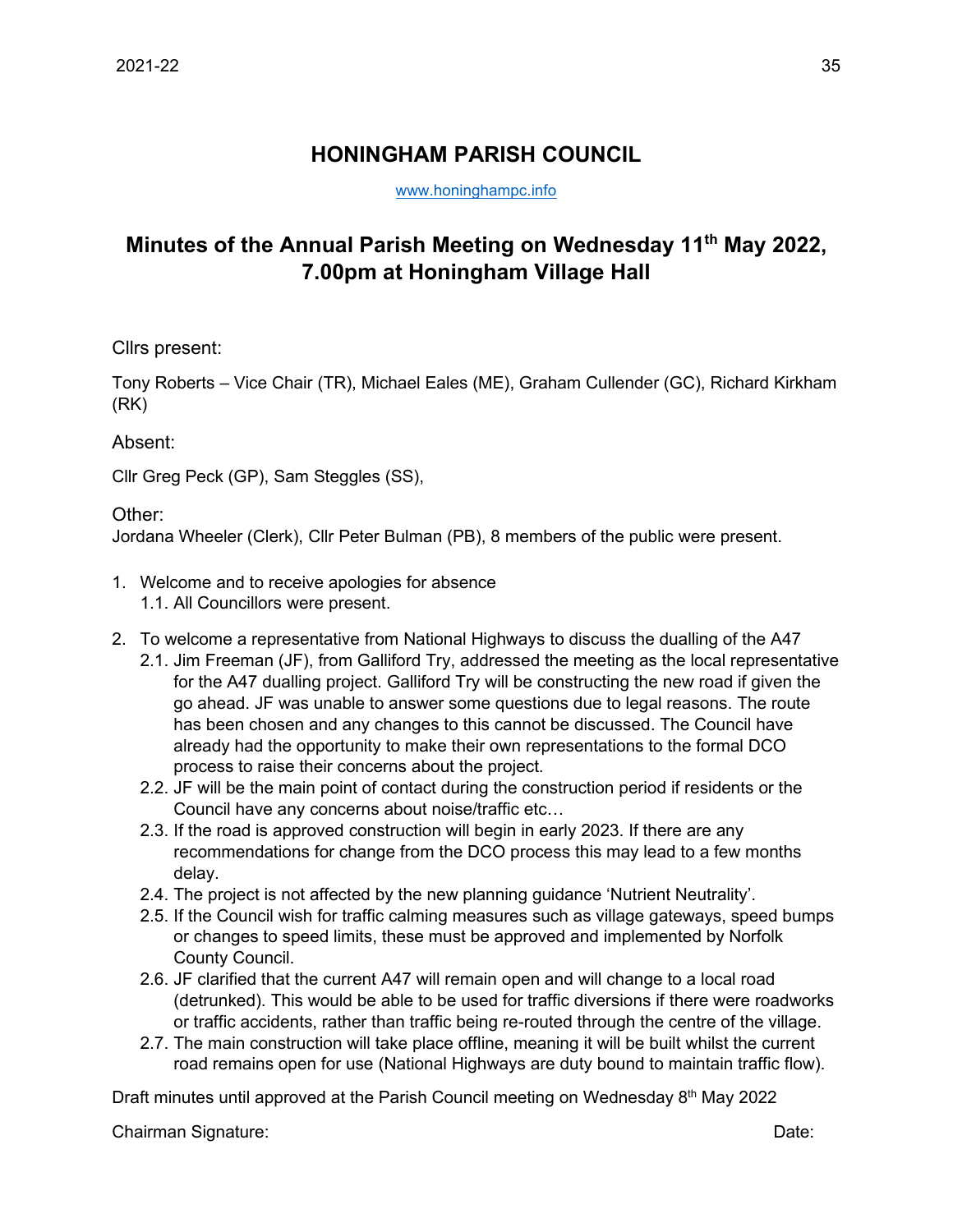- 2.8. Concerns were expressed again about the impact of increased traffic on Taverham Road.
- 3. To approve the minutes from the Annual Parish Meeting held on  $4<sup>th</sup>$  May 2021
	- 3.1. The minutes of the meeting held on  $4<sup>th</sup>$  May 2021 were received and read by Councillors prior to the meeting. The Council **RESOLVED** to approve the minutes.
- 4. To announce the winner of the Ailwyn Cup
	- 4.1. The Council awarded the Ailwyn Cup to David Bishop in recognition of his work for and dedication to the community and Parish Council, as Chairman, over many years.

To receive reports from;

- 5. Tony Roberts, Vice Chairman of Honingham Parish Council, on the Council's Year 5.1. Please see attached report.
- 6. Cllr Peter Bulman, Broadland District Council
	- 6.1. Broadland District Council (BDC) will not be increasing their council tax this coming year and are mindful of the pressures on residents' finances. The Council are aiming to be more efficient and cost effective rather than cut services.
	- 6.2. PB was pleased to support the village through the Greater Norwich Local Plan consultation. PB shared residents concerns about plans for large scale development in the parish, noting they would have significant implications and impose an intrusion on the rural life enjoyed by residents.
	- 6.3. BDC are supporting the Norwich Western Link project and hope it will remove traffic from local rural roads.
	- 6.4. PB has supported residents with various concerns including light pollution from the Food Enterprise Zone. PB is keeping informed of other developments on the site and how they may impact the village.
- 7. Cllr Greg Peck, Norfolk County Council
	- 7.1. Apologies were received from GP.

Draft minutes until approved at the Parish Council meeting on Wednesday 8<sup>th</sup> May 2022 Chairman Signature: Date: Date: Date: Date: Date: Date: Date: Date: Date: Date: Date: Date: Date: Date: Date: Date: Date: Date: Date: Date: Date: Date: Date: Date: Date: Date: Date: Date: Date: Date: Date: Date: Date: Date